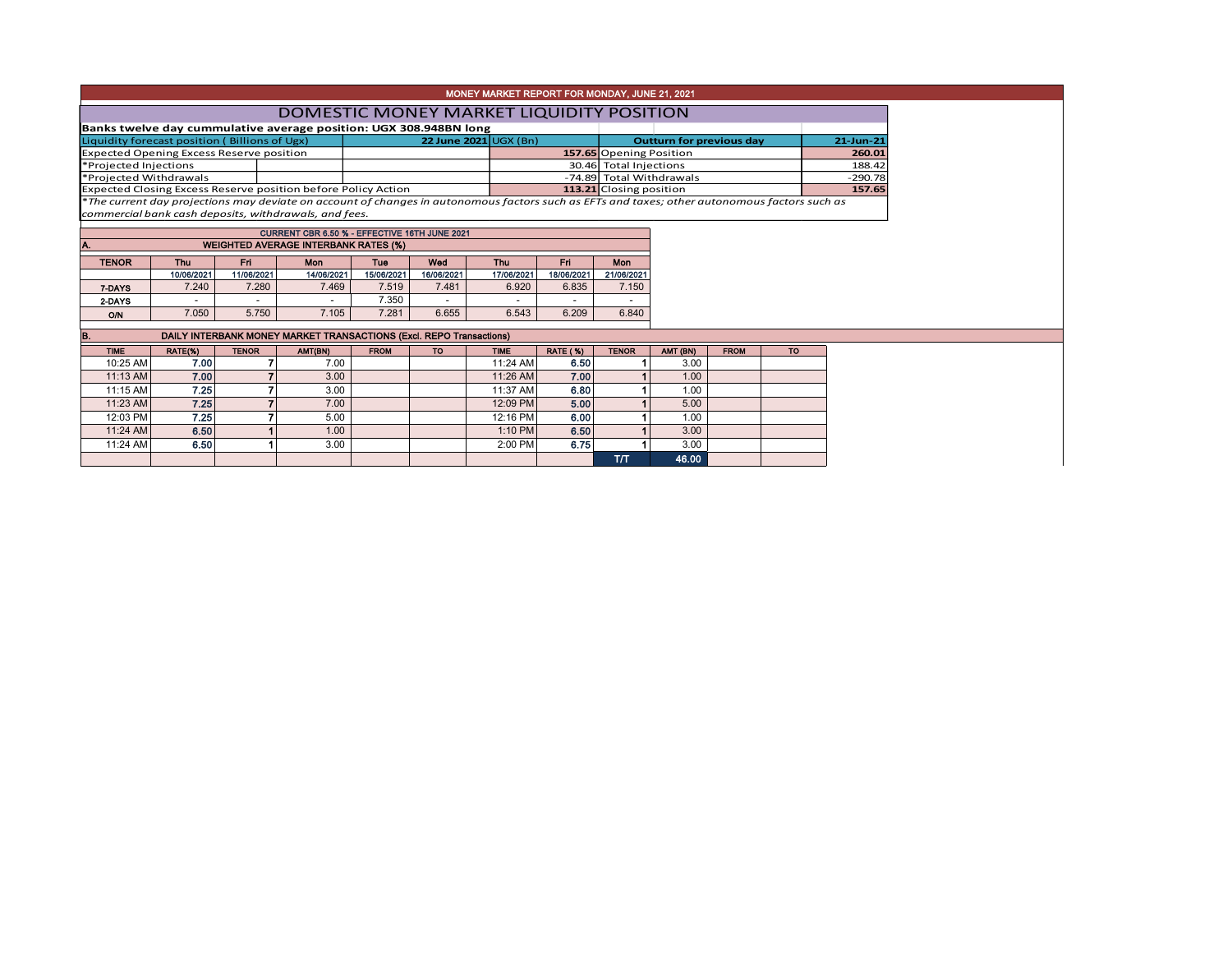

0 292.19 0 292.19 37.06 292.19 37.12 1,010.97<br>10 10 11 1,010.97 506.30 37.06 292.19 36.12 1,844.85 TOTALS 973.19 506.30 37.06 292.19 36.12 1,844.85 Total O/S Deposit Auction balances held by BOU up to 15 august 2021: UGX 1,182 BN

Total O/S Repo, Reverse Repo & Deposit Auction balances held by BOU: UGX 2,016 BN

|                                                   | (EI) STOCK OF TREASURY SECURITIES                                                     |                    |                  |               | Eii)        | <b>MONETARY POLICY MARKET OPERATIONS</b>       |               |            |              |                |
|---------------------------------------------------|---------------------------------------------------------------------------------------|--------------------|------------------|---------------|-------------|------------------------------------------------|---------------|------------|--------------|----------------|
|                                                   | LAST TBIILS ISSUE DATE: 04-JUNE-2021                                                  |                    |                  |               |             | (VERTICAL REPOS, REV-REPOS & DEPOSIT AUCTIONS) |               |            |              |                |
|                                                   | On-the-run O/S T-BILL STOCKs (Bns-UGX)                                                |                    | 6.735.07         | 22/06/2021    | OMO         | <b>ISSUE DATE</b>                              | <b>AMOUNT</b> | <b>WAR</b> | <b>RANGE</b> | <b>TENOR</b>   |
| 19,201.78<br>On-the-run O/S T-BONDSTOCKs(Bns-UGX) |                                                                                       | 22/06/2021         | <b>DAUT</b>      | $20$ -May $-$ | 2.98        | 7.328                                          |               | 28         |              |                |
| 25,936.85<br>TOTAL TBILL & TBOND STOCK- UGX       |                                                                                       |                    | <b>REPO</b>      | 20-May        | 441.00      | 7.000                                          |               |            |              |                |
| O/S=Outstanding                                   |                                                                                       |                    |                  |               | <b>REPO</b> | $21$ -May -                                    | 305.00        | 7.000      |              | 6              |
| <b>MATURITY</b>                                   | <b>TOTAL STOCK</b>                                                                    | YTM (%)            | <b>CHANGE IN</b> |               | <b>REPO</b> | 25-May -                                       | 222.09        | 7.000      |              | $\overline{2}$ |
|                                                   | <b>(BN UGX)</b>                                                                       | <b>AT CUT OFF*</b> | $YIM(+/)$        |               | <b>REPO</b> | 26-May -                                       | 136.00        | 7.000      |              |                |
| 191                                               | 66.29                                                                                 | 6.849              | $-0.025$         |               | DAUT        | 27-May -                                       | 35.70         | 7.649      |              | 56             |
| 182                                               | 410.40                                                                                | 9.000              | $-0.501$         |               | <b>DAUT</b> | 27-May -                                       | 44.05         | 7.316      |              | 28             |
| 364                                               | 6,258.38                                                                              | 9.950              | $-0.550$         |               | <b>REPO</b> | 27-May -                                       | 949.00        | 7.000      |              | 8              |
| 2YR                                               |                                                                                       | 11.500             | $-1.500$         |               | <b>DAUT</b> | $04 - Jun$                                     | 83.03         | 7.743      |              | 55             |
| 3YR                                               |                                                                                       | 12.800             | $-1.197$         |               | <b>REPO</b> | 04-Jun                                         | 701.00        | 7.000      |              | 6              |
| 5YR                                               | 1.589.27                                                                              | 15.100             | $-1.400$         |               | <b>REPO</b> | $07 - Jun$                                     | 283.00        | 7.000      |              | 3              |
| <b>10YR</b>                                       | 9.147.22                                                                              | 13.739             | $-2.231$         |               | <b>DAUT</b> | $10 - Jun$                                     | 9.94          | 7.552      |              | 28             |
| 15YR                                              | 7.447.58                                                                              | 14.400             | $-1.700$         |               | <b>DAUT</b> | $10 - Jun$                                     | 28.88         | 7.604      |              | 56             |
| <b>20YR</b>                                       | 1.017.70                                                                              | 16.990             | $-0.510$         |               | <b>REPO</b> | $10 - Jun$                                     | 579.00        | 7.000      |              | 7              |
|                                                   | Cut OFF is the lowest price/ highest yield that satisfies the auction awarded amount. |                    |                  |               | <b>REPO</b> | $14 - Jun$                                     | 166.00        | 7.000      |              | 3              |
|                                                   |                                                                                       |                    |                  |               | <b>REPO</b> | 15-Jun                                         | 248.00        | 7.000      |              | $\overline{2}$ |
|                                                   |                                                                                       |                    |                  |               | <b>DAUT</b> | $17 - Jun$                                     | 57.49         | 6.963      |              | 56             |
|                                                   |                                                                                       |                    |                  |               | <b>DAUT</b> | $17 - Jun$                                     | 9.95          | 6.998      |              | 28             |
|                                                   |                                                                                       |                    |                  |               | <b>REPO</b> | $17 - Jun$                                     | 619.00        | 6.500      |              | $\overline{7}$ |
|                                                   |                                                                                       |                    |                  |               | <b>REPO</b> | 21-Jun                                         | 214.00        | 6.500      |              | 3              |
|                                                   |                                                                                       |                    |                  |               |             | WAR-Weighted Average Rate                      |               |            |              |                |